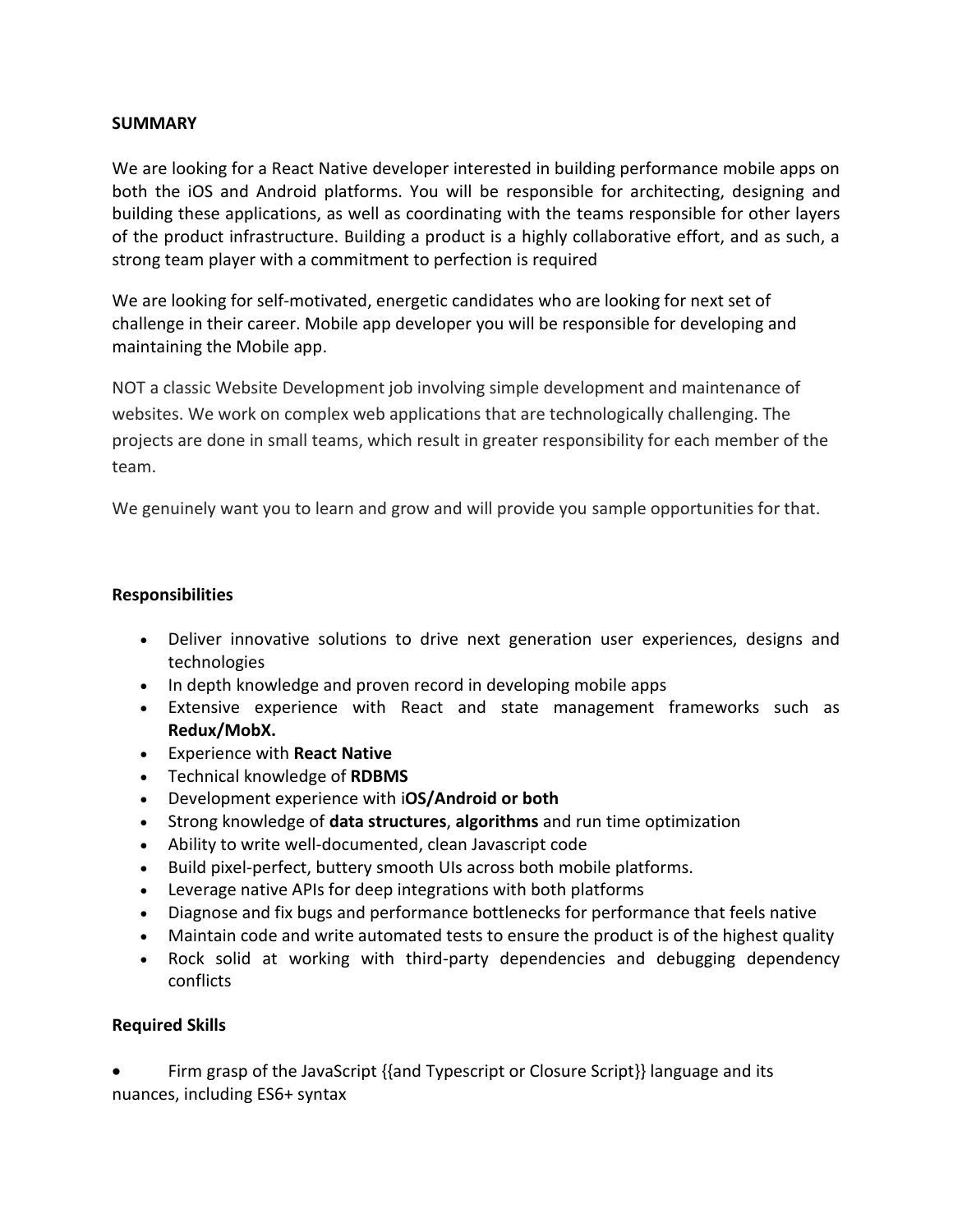- Knowledge of {{functional or object-oriented}} programming
- Familiarity with native build tools, like XCode, Gradle {{Android Studio, IntelliJ}}
- Understanding of REST APIs, the document request model, and offline storage
- Experience with automated testing suites, like {{Jest or Mocha}}
- React Native
- Redux/Mobx
- RDBMS,
- Third Part SDK integration
- Development experience with I**OS/Android or both**

| React native Android app developer | <b>React Native IOS App developer</b><br>$\bullet$ |
|------------------------------------|----------------------------------------------------|
| JAVA                               | SWIFT 4.0/4.2                                      |
| $\bullet$                          | $\bullet$                                          |
| Android studio 3.2 tool            | <b>XCODE</b>                                       |
| $\bullet$                          | $\bullet$                                          |
| Minimum Version Lollipop           | Minimum version IOSIO                              |
| $\bullet$                          | $\bullet$                                          |
| XML                                | XAML                                               |
| $\bullet$                          | $\bullet$                                          |
| Material Design pattern            | <b>MVC</b>                                         |
| $\bullet$                          | $\bullet$                                          |
| Web services & API                 | Web services & API<br>$\bullet$                    |
| JSON/GSON                          | <b>JSON</b>                                        |
| $\bullet$                          | $\bullet$                                          |
| SQLite Database / realm database   | SQLite Database/core data<br>$\bullet$             |

**Industry:** IT / E – [Learning and Assessment](https://www.naukri.com/software-services-jobs)

**Functional Area:** IT Software - [Application Programming ,](https://www.naukri.com/it-software-application-programming-jobs) [Maintenance](https://www.naukri.com/maintenance-jobs)

**Role Category:** Programming & Design

**Role:** React Developer

**Employment Type:** Permanent Job, Full Time **Qualification**: B.E./B.Tech./MCA